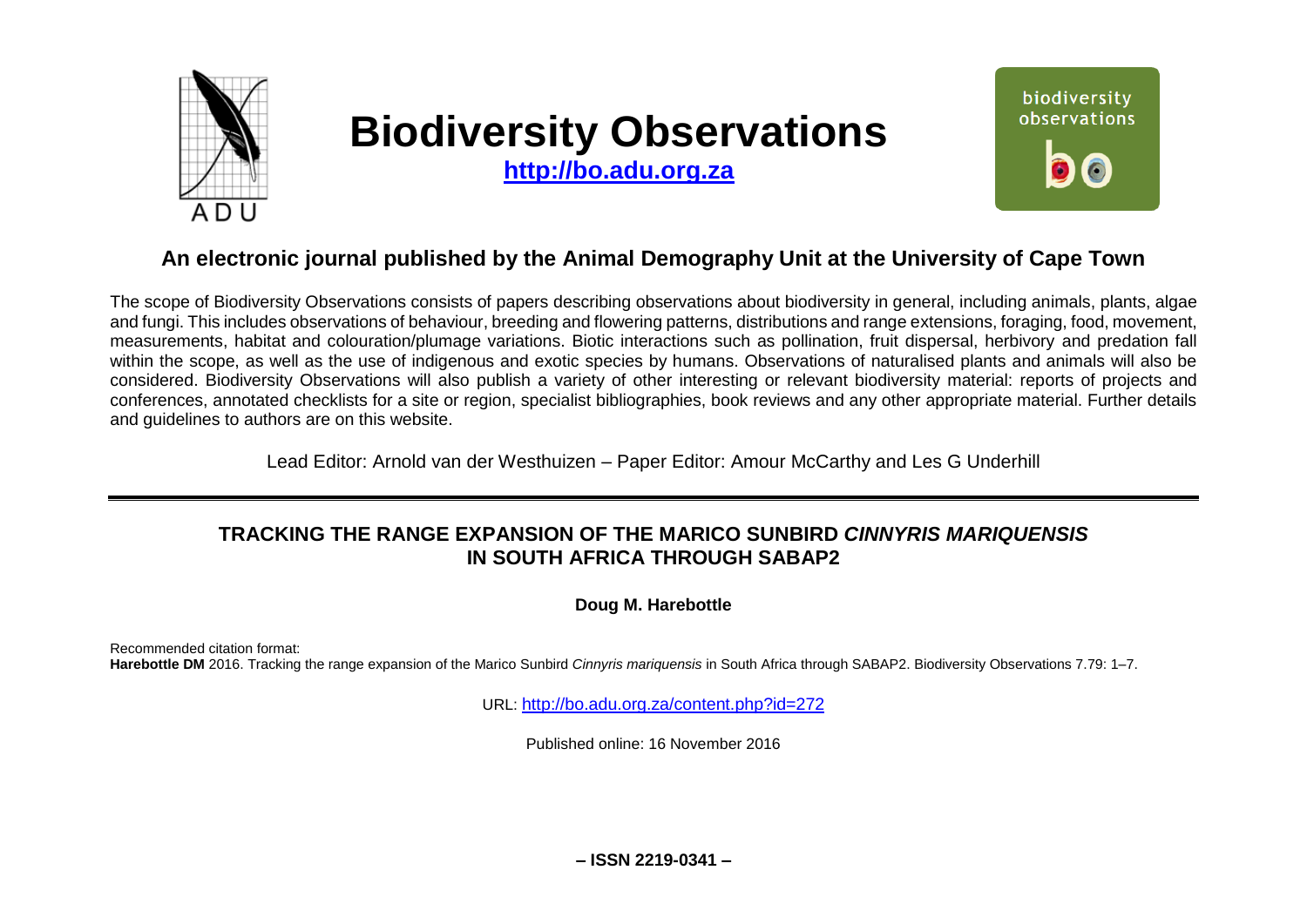# **TRACKING THE RANGE EXPANSION OF THE MARICO SUNBIRD** *CINNYRIS MARIQUENSIS* **IN SOUTH AFRICA THROUGH SABAP2**

*Doug M. Harebottle*

School of Natural and Applied Sciences, Sol Plaatje University, Private Bag X5008, Kimberley 8300, South Africa email: doug.harebottle@spu.ac.za

The Marico Sunbird *Cinnyris mariquensis* is a species that is usually confined to dry *Acacia* savanna and broad-leaved and riparian woodlands (Bowie 2005, Skead 1967). Herremans (1997) noted it as an *Acacia* thornveld specialist and Skead (1967) and Maclean (1987) commented that it is associated with riparian vegetation in arid regions. A large proportion of its range is centred in the drier central and western regions within southern Africa but it also occurs in the wetter sub-tropical woodlands in the eastern parts of the country. It is usually regarded as a sedentary and resident species; movements are largely unknown (Bowie 2005). It is an active sunbird that feeds in association with other conspecifics including White-bellied Sunbird *C. talatala* and Dusky Sunbird *C. fuscus* (Skead 1967, pers. obs.). This paper describes how the range is expanding into the Northern Cape and Free State provinces in central South Africa.

## **New records in central South Africa**

On 30 July 2016, I observed an 'all dark' sunbird in the Alex Hall Memorial Gardens (AHMG) at the McGregor Museum, Kimberley (28.748°S, 24.780°E, pentad 2840\_2445). The AHMG has large patches of planted *Aloe* spp. and the bird was seen flitting between patches. Due to the birds' active habits and time limitations no positive identification was possible; it was most likely a Marico Sunbird based on colouration and being the only 'dark' sunbird close to Kimberley.



*Figure 1. Male Marico Sunbird in the Alex Hall Memorial Gardens, McGregor Museum, Kimberley, on 9 August 2016 (Photo DM Harebottle)*

On 9 August 2016, during a bird ringing session at the gardens, a positive identification was made and photographs taken (Figure 1). After consultation with Mark Anderson and Eric Hermann (ex Northern Cape ornithologists, *in litt*.) this was confirmed as the first documented record of Marico Sunbird in Kimberley. Eric commented that he usually "only associated the species around the Kuruman area and northwards". Both records were subsequently submitted to the second Southern African Bird Atlas Project (SABAP2), were vetted and deemed as out of range based on current distribution records for the species. The records were later verified. It was later discovered that the sunbirds had been recorded in AHMG towards the end of winter in 2013 and see again in the winters of 2014 and 2015 (B. Wilson *in litt*.); these records were not documented but were confirmed.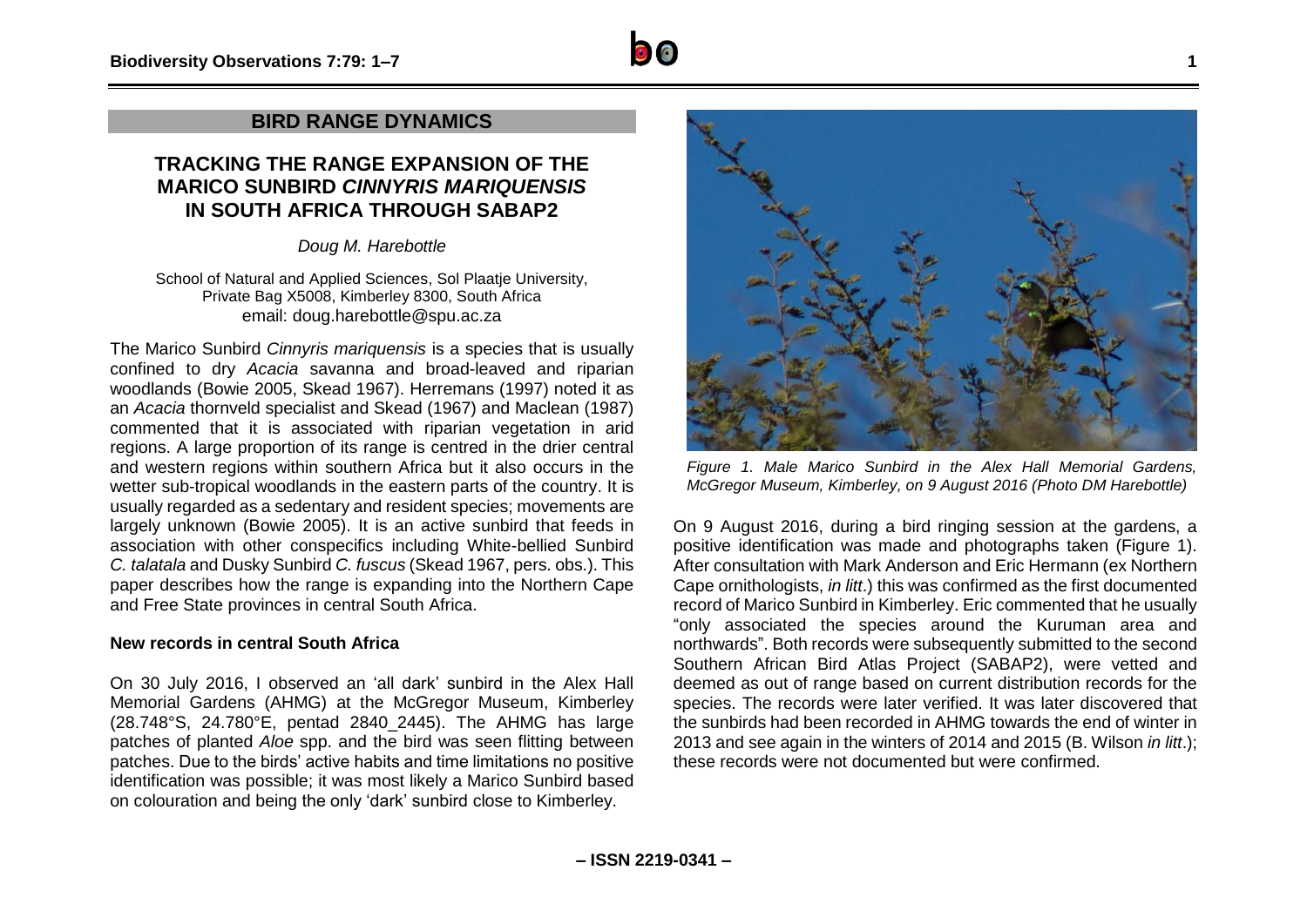



*Figure 2. Male Marico Sunbird, Ria Huysamen Aloe Garden, Prieska, Northern Cape, 15 August 2016 (Photo DM Harebottle)*

On 15 August 2016, three males in full breeding plumage and a female were seen and photographed in the Ria Huysamen Aloe Garden (RHAG) in Prieska (N. Spangenberg and DMH) (Figure 2). These were the first known records in Prieska, and also for SABAP2 pentad 2940\_2245, in which the garden is located. The record was submitted to SABAP2 and subsequent vetting confirmed the identity as Marico Sunbirds.

There is a further record of a bird recorded and verified from pentad 3045\_2225 (30.771S, 22.480E) on 29 August 2016 (A. van Vuuren *in litt*.). This is c. 40 km from Carnarvon on the road to Vosburg and is approximately 120 km from the closest records to the north in Prieska. The bird was seen in tall-flowering plants along a drainage line and described as" a sunbird with black underparts and very iridescentgreen head and mantle, and maroon-purple chest-band".

The above records raised the question of a notable southward range expansion of Marico Sunbird from the limits of its known range to the north of these localities, and prompted a more detailed investigation of the range expansion of this species in South Africa.

## **Range changes since SABAP1**

The current range change map for Marico Sunbird, which compares SABAP1 and SABAP2 distribution and relative abundance over a 20- 25 year period, shows a pattern of new records to the south, southwest and west of its core inland distribution, centred on Kuruman (Figure 3). Up until the RHAG records in Prieska, the southernmost record was of a bird observed in pentad 2920\_2240 in July 2009 about 30 km north of Prieska; this represented a distance of approximately 50–60 km (straight-line distance) from the closest known range for Marico Sunbird. The record near Carnarvon now represents the most southerly record of Marico Sunbird in South Africa, and notably in central South Africa. The range-change map in itself is interesting because the changes in relative abundance as evidenced by reporting rates in both projects suggest large decreases in abundance to the north of Kuruman, an area where the species was regularly reported in the past and known as a core part of its western range in South Africa (SABAP1, E. Hermann *in litt*.)

It should be noted that there are a number of unconfirmed records within a 50 km radius of Kimberley: one to the east of Barkly West in pentad 2825\_2440, one in 2845\_2435 which was reportedly seen in Marrick Game Farm (T. White pers. comm.) and one record from Mokala National Park in pentad 2905\_2420. These were all submitted to SABAP2 but have yet to be verified.

Operating in the part of the Northern Cape north of the Orange River, Parker (2016) has also listed the Marico Sunbird as a species undergoing range expansion since SABAP1.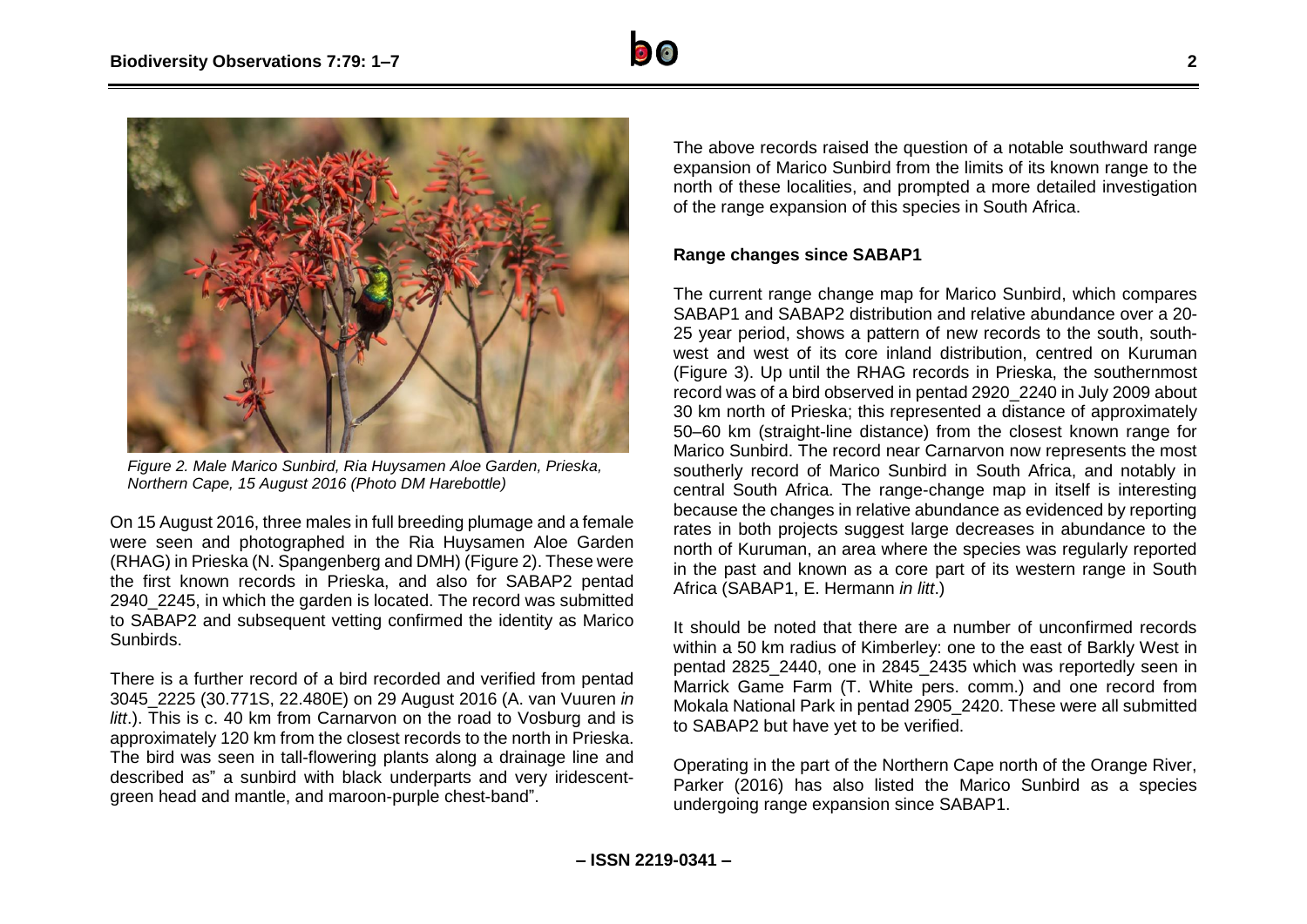



*Figure 3. Range-change map between SABAP1 and SABAP2 for the Marico Sunbird. RED, ORANGE and YELLOW represent quarter-degree grid cells with large, moderate, and small relative decreases and BLUE, DARK GREEN and LIGHT GREEN represent grid cells with large, moderate and small relative increases. The arrows indicate the directions of possible future expansion, and the question mark indicates gap areas in which the species possibly occurs. Adapted from a map supplied by Animal Demography Unit, University of Cape Town. Fuller information on the interpretation of this range-change map is provided in Underhill & Brooks (2016).*

In addition, there are two records from the north-western Free State; birds seen in pentad 2745\_2545 on 10 and 11 April 2009. This is the first documented record of Marico Sunbird in the Free State. The pentad occupies most of the southern section of Sandveld Nature

Reserve, and situated close to Hoopstad. This record is equidistant (c. 75 km) from Hartswater and Schweizer-Reineke, the closest pentads which have verified records for this species. There are only three full protocol cards for pentad 2745\_2545, all from April 2009, so reporting rates cannot be meaningfully interpreted.

There are also records around Upington (pentad 2825\_2110) which show a 'westward' expansion. To the southwest Marico Sunbird has been recorded in 2835\_2105, while to the north and northwest four pentads (2800\_2100, 2700\_2050, 2700\_2125 and 2700\_2140) have confirmed records and infer some movement 'west' of Upington. Perhaps the most interesting record is one in Twee Rivieren, Kgalagadi Transfronteir Park (2625\_2035); this is the most westerly record to date in South Africa. The Twee Rivieren record represents a gap of over 75 km from the western edge of its known range prior to SABAP2. This 'westwards' movement shows birds moving into drier, more arid areas with the Northern Cape.

In the eastern parts of its range, in northern KwaZulu-Natal, there are also seems to be some movement southwards. There is an unconfirmed record in pentad 2850\_3125. This is in the Eshowe pentad and was recorded around Dlinza Forest. This represents a gap of 40-50 km from the closest edge of its range to the north, around Mtubatuba.

## **Why are Marico Sunbirds moving?**

I will focus on the range expansion of Marico Sunbirds into the Northern Cape and Free State, i.e. the drier western parts of its range in South Africa. Although there are limited 'range expansion' records, the range change map (based on changes in relative abundance) does show interesting changes to the species distribution in central South Africa. Although records point to range expansion, the question is why? It is probably feasible to say that the following contributing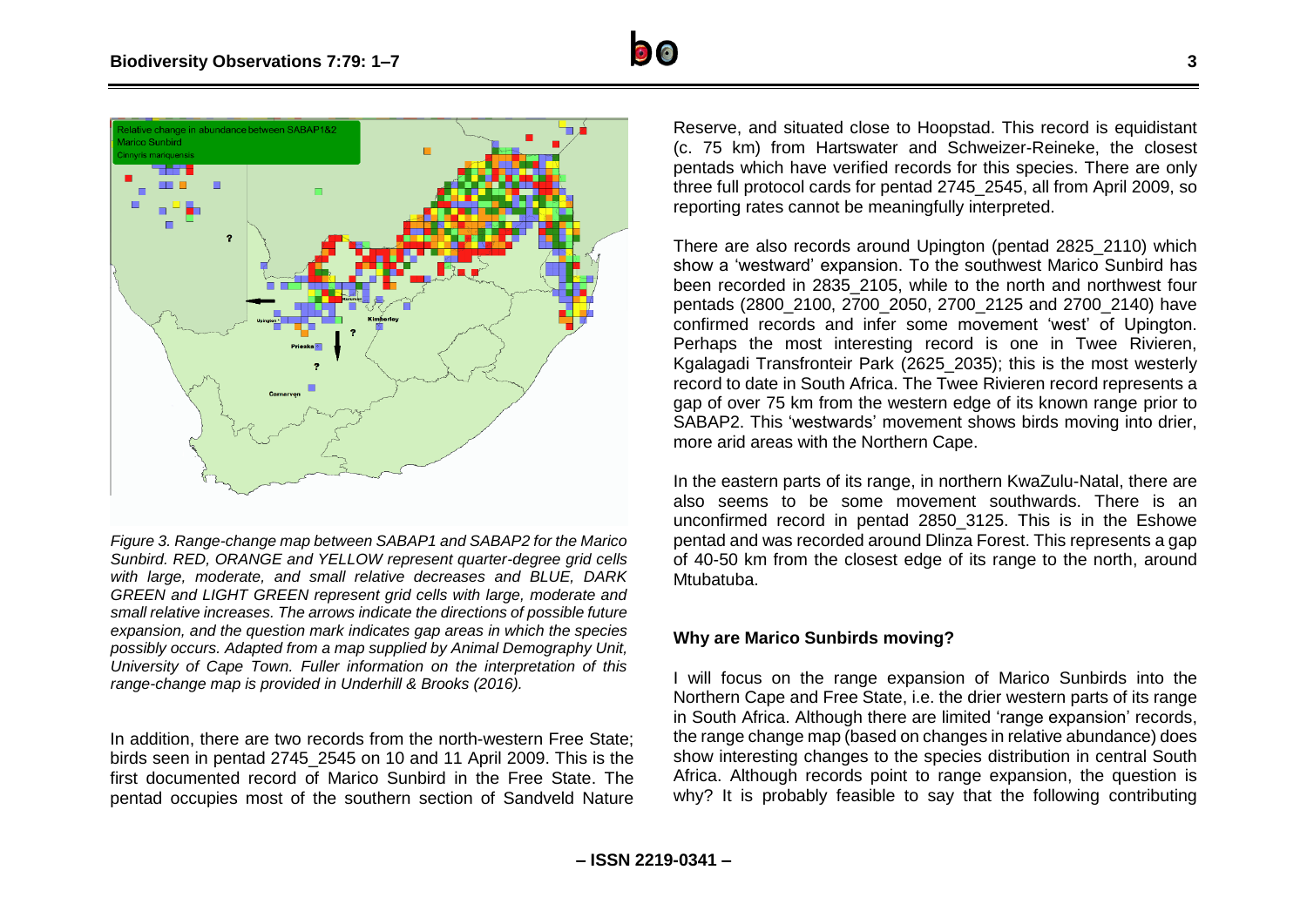

factors may explain these patterns and resultant expansion of rangeedges that can be seen in SABAP2 (Figure 3).

#### *Access to food resources*

Birds will usually move to find food and often this is tied to seasonal availability (Maclean 1990, Sutherland et al. 2004). For sunbirds access to nectar reserves is vital to replenish energy spent during foraging haunts (Skead 1967). Flowering plants not only provide nectar but also attract insects which are important protein sources for sunbirds, especially when they are feeding chicks. Landscaped areas and gardens in towns and sometimes at farm houses provide rich nectar sources away from natural patches and birds will actively seek these out. The arrival of birds at the AHMG in Kimberley confirms this to be the case. Males will also actively defend nectar patches (Bowie 2005), even in small areas such as the RHAG in Prieska (pers. obs) and this may well drive out competing males and/or females.

But what about during summer? Can these birds sustain themselves in these newly colonised areas when winter flowering season ends? Are there enough summer flowering species or do they leave and seek out other flowering opportunities elsewhere? These are questions warranting further investigation.

#### *Changing weather patterns*

Birds will also move if weather conditions change or in response to environmental stress conditions (de Villiers 2009, Stevens *et al.* 2015). Droughts usually act as a catalyst for many species to move in search of wetter areas or where resources are more favourable. Similarly, floods or wet conditions can also lead to increased movement as birds, particularly waterbirds, disperse over a more widespread area to take advantage of an increased food supply (Harebottle 2012). Since 2014 a severe drought has ravaged large parts of South Africa, with lower than average rainfall falling over the western and central regions of South Africa (South African Weather Service 2016, Merten 2016). The drier than usual conditions in these regions may have been a catalyst for Marico Sunbirds to venture southwards. Herremans (1992) noted that Marico Sunbirds in Botswana moved out of the Kalahari during the dry season and during droughts possibly to Zimbabwe and even Mozambique. However, it is interesting that a species that already occupies a dry, semi-arid habitat in the central parts of its range would colonise drier and increasing treeless areas to the south within the Karoo, and even westwards into the Kalahari. Perhaps biological drivers such as physiology and behaviour (as suggested by McKechnie 2013), are playing more important roles for this species' expansion than environmental variables or climatic envelopes? This question also warrants further investigation.

## *Juvenile dispersal*

Natural dispersal of juvenile and immature birds is a common phenomenon across many bird families (Brooke and Birkhead 1991, Sutherland et al. 2004). Young birds are usually forced out their natal sites by their parents or other adult birds. Depending on territory size, juveniles will set about finding unused sites in which to settle. Young birds may also be more adventurous, still learning landscape features and thus tend to venture longer-distances; a juvenile Marico Sunbird ringed near Rustenburg in the North West province was found to have moved 51 km (SAFRING, unpublished data) to the northeast, a substantial distance for such a small-sized bird. More ringing studies may well shed new light on dispersal patterns and distances of juvenile and even adult Marico Sunbirds in central South Africa.

#### **Hop, Skip and Jump**

One can postulate as to why these birds are moving, but until more evidence can be gathered the 'why' question will remain a theory.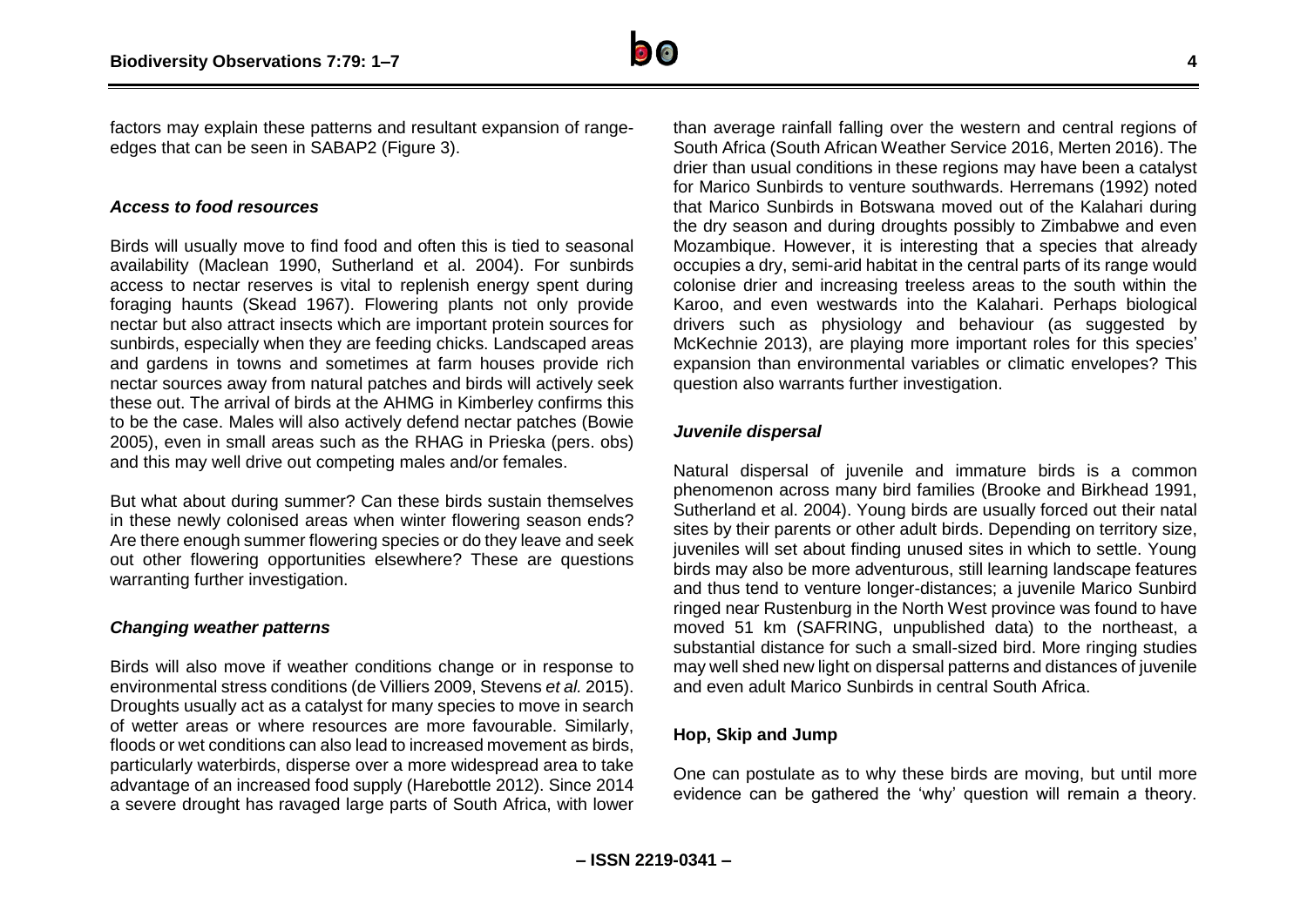

Perhaps the more interesting question is: how do these small birds move 'tens' to 'hundreds' of kilometres? Birds, particularly diurnal migratory species, will usually follow natural landscape features such as rivers, hillsides or valleys to facilitate movement as these offer ideal channels and guides for movement. It seems probable that Marico Sunbirds make use of this mechanism to move in a certain direction and it is likely coupled with the occurrence of patches of similar habitat and/or food resources along these channels, for example, the presence of stands of flowering plants such as Aloes. An example is the Orange River that connects Groblershoop and Prieska and is an obvious route for the sunbirds to use, given its wooded riparian edge which support a myriad of flowering shrubs and trees. However, landscaped areas at farmhouses and gardens in towns may also play a role in acting as secondary habitats affording the birds additional forging opportunities *en route*.

The coupling of the natural features and landscaped gardens could suggest a 'hop-skip-jump' or 'leap-frog' approach, birds using the natural features as a means to move ('hop') through the landscape and the gardens acting as longer, but temporary refuge areas ('skip') before they set out seeking other refuges or habitats. The 'jump' is the final act resulting in significant movement away from the edge of the known range. The fact that three males simultaneously made use of the Aloe garden in Prieska provides strong evidence of how these landscaped areas with dense stands of aloes and other flowering plants act as refuges for these sunbirds.

It is interesting that the westward expansion of these birds takes them into much drier landscapes with fewer trees; they tend to prefer some woodland as part of their habitat requirement (Bowie 2005, Herremans 1997). Occupying arid or semi-arid environments is however not something new for the species, given its occurrence in Namibia and Botswana. It will be interesting to see how far west the species continues to move and if a landscape or climatic threshold or boundary exists preventing further expansion.

#### **The impact of SABAP2**

This review has certainly shown that a project like SABAP2 and the technology developed to collect and display results in near real-time, adds enormous value in reflecting range changes over relatively short periods of time. Tracking these changes is critical in understanding not only how individual species are conquering new areas but also if similar patterns are evident in conspecifics or other species that occupy similar habitats or vegetation zones. But records need to be submitted to the project in order for changes to be documented and mapped, and comparisons made.

It is important to consider just how genuine the gap areas are? It seems likely that, due to the large inter-pentad distances seen in the range-change map (Figure 3). Marico Sunbirds may be more prevalent in these gap areas than the maps suggest. It is possible that they may well be under-reported; the so-called 'false positive' effect. The gaps in distribution might well be an artefact of poor coverage and this emphasises the need to continue mobilising birders and atlasers in poorly covered regions, such as the Northern Cape. Further concerted fieldwork expeditions are needed to (a) increase atlas coverage in the central parts of the Northern Cape and (b) focus attention on changing distributions of certain species. For the latter, a species-highlight approach will help gather additional data that will further elucidate the range changes in species such as the Marico Sunbird. The current resource base for SABAP2 (i.e. its citizen scientists), however, has proved that using a refined protocol instils an atlasing mind-set which increases submissions from atlasers even during once-off or infrequent visits to remote areas, i.e going on holiday or travelling through a certain area. The importance of submitting such *ad-hoc* or incidental records from these remote areas cannot be over-stated.

There are still lots of unknowns and knowledge gaps in determining the real causative factors pushing Marico Sunbirds southwards and westwards, but for now bird atlas data has given us first insights. More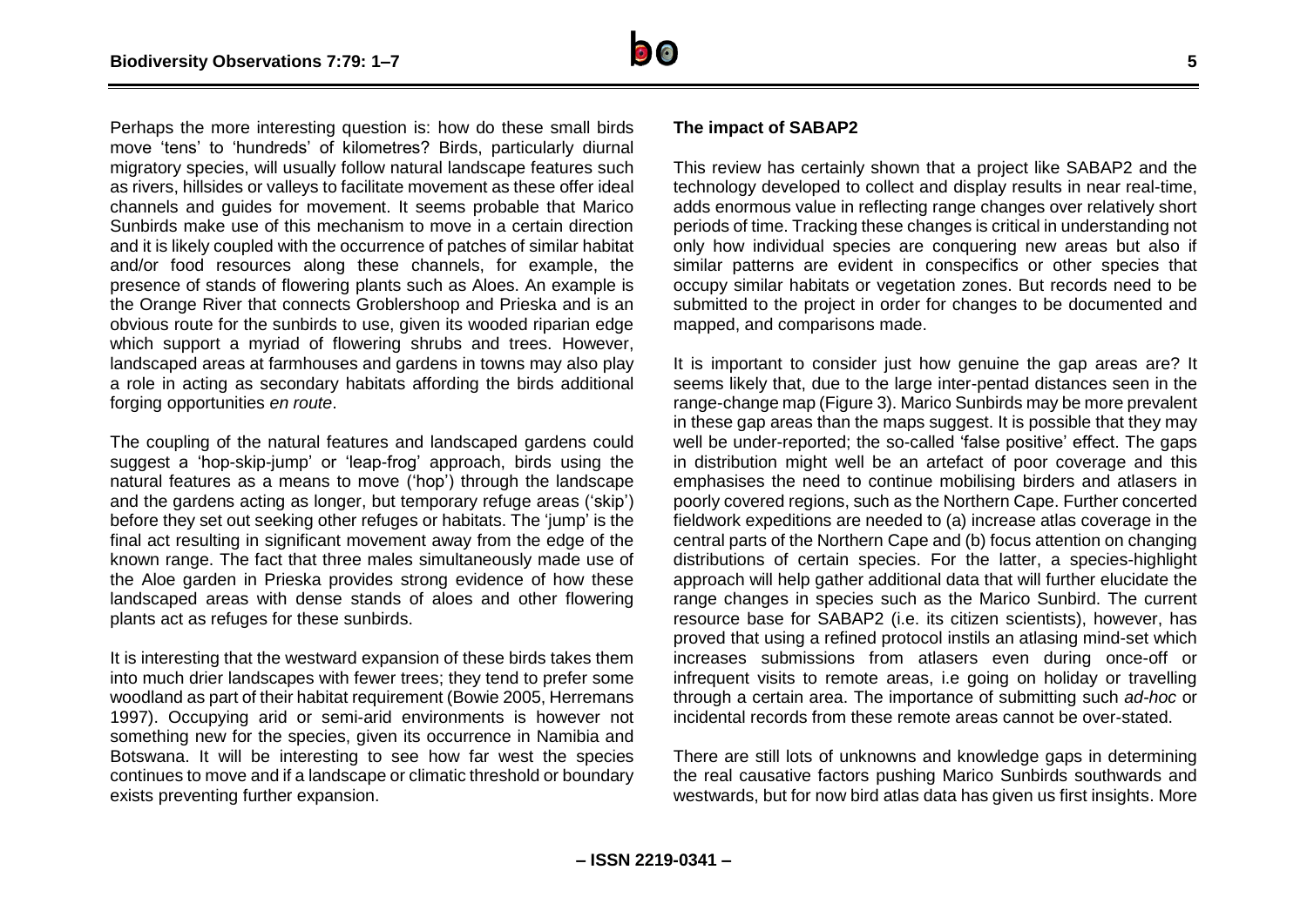

atlas data are however needed to further elucidate these patterns, while intensive mark-recapture or logger studies are additional tools that can be used to collect actual information on movements. In light of global environmental change which is rapidly altering landscapes and ecosystems, it seems likely that this species may well be a good candidate for climate change impacts on nectarivorous species in central and western South Africa.

#### **Acknowledgements**

I would like to thank Les Underhill from the Animal Demography Unit, University of Cape Town, for providing the range change map for the Marico Sunbird and to Dane Paijmans from the South African Bird Ringing Unit, University of Cape Town, for providing the ringing and recovery data for Marico Sunbirds. I would also like to thank Nellie Spangenberg for the support and companionship during our travels through Prieska and stopping at the Ria Huysamen Aloe Garden, and which ultimately provided the impetus to write this paper.

#### **References**

**Bowie RCK** 2005. Marico Sunbird *Cinnyris mariquensis.* In: Hockey PAR, Dean, WRJ and Ryan P (eds) 2005. Roberts' birds of southern Africa – 7th edition. John Voelcker Bird Book Fund, Johannesburg. pp. 998–999.

**Brooke M, Birkhead T** 1991. The Cambridge encyclopaedia of ornithology. Cambridge University Press, Cambridge.

**de Villiers MS** (ed.). 2009. Birds and environmental change: building an early warning system in South Africa. SANBI, Pretoria.

**Harebottle DM** 2012. Assessing the conservation value of wetlands and waterbirds with a focus on the winter rainfall region of South Africa. Unpublished PhD thesis, University of Cape Town.

**Herremans M** 1992. Indirect evidence for the existence of movements of sunbirds in Botswana. Babbler 24: 4–9.

**Herremans M** 1997. Marico Sunbird *Nectarinia mariquensis*. In: The atlas of southern African birds. Vol. 1: Non-passerines. Harrison JA, Allan DG, Underhill LG, Herremans M, Tree AJ, Parker V and Brown CJ (eds) pp. 494–495. BirdLife South Africa, Johannesburg.

**Maclean GL** 1990. Ornithology for Africa. University of Natal Press, Pietermaritzburg.

**Maclean GL** 1993. Roberts' birds of southern Africa. 6th edition. John Voelcker Bird Book Fund, Cape Town.

**McKechnie A** 2013. Tipping point temperatures. The science of predicting the future. African Birdlife 2(1): 35–39.

**Mertens M** 2016. Report: Fighting the great South African Drought. The Daily Maverick (23 February 2016). Available online at [http://www.dailymaverick.co.za/article/2016-02-23-report-fighting-the](http://www.dailymaverick.co.za/article/2016-02-23-report-fighting-the-great-south-african-drought/)[great-south-african-drought/](http://www.dailymaverick.co.za/article/2016-02-23-report-fighting-the-great-south-african-drought/)

**Parker V** 2016. Range changes among bird species in the far Northern Cape. Biodiversity Observations 7.65: 1–13. Available online at <http://bo.adu.org.za/content.php?id=258>

**Skead CJ** 1967. Sunbirds of Southern Africa. AA Balkema, Cape Town.

**South African Weather Service** 2016.<http://www.weathersa.co.za/> (Accessed 2 November 2016).